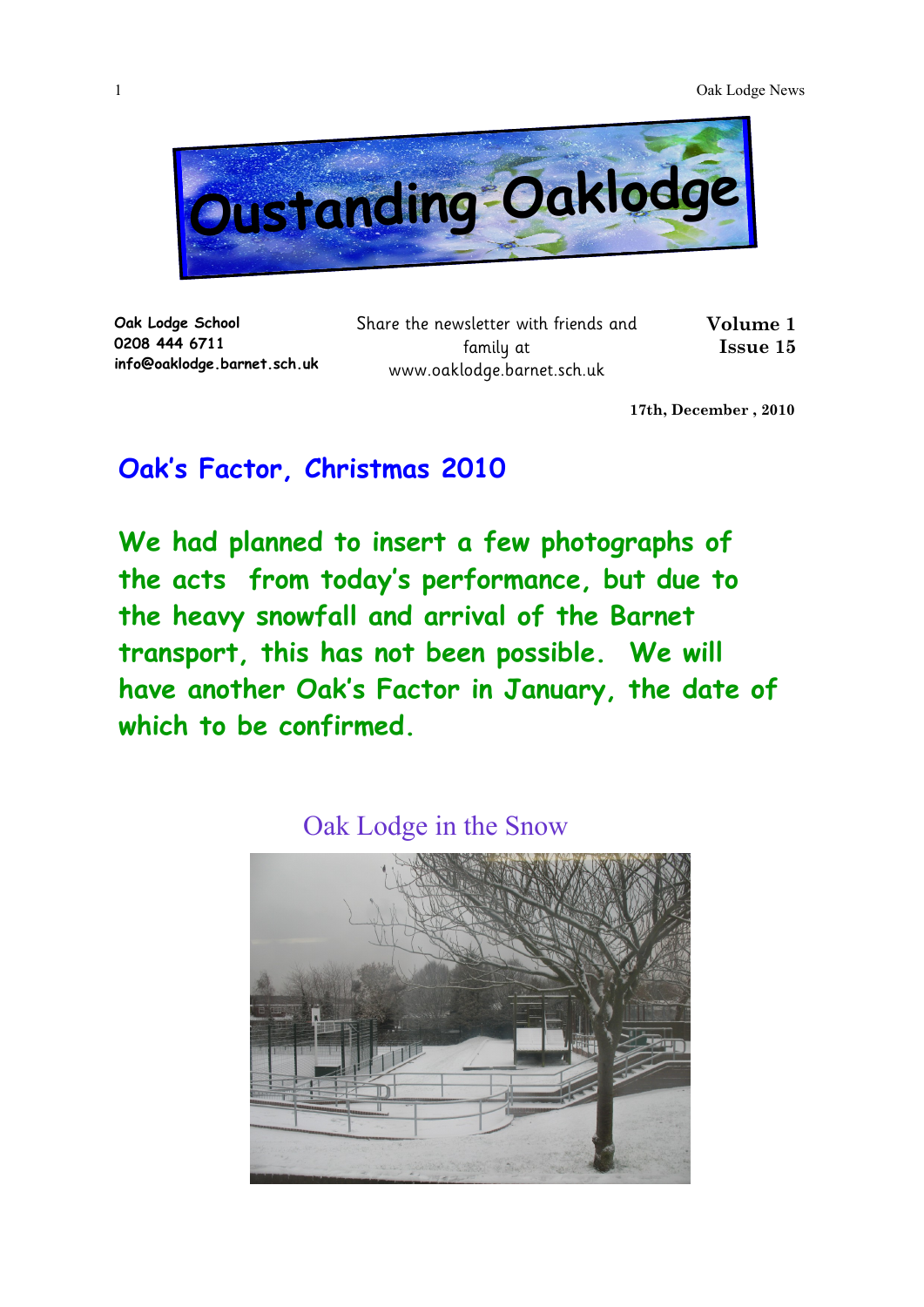# **From the Head Teacher**

#### **Influenza**

The Health Protection Agency have written to all schools as there have been a number of flu-like illnesses in the community. We are sending home a copy of the fact sheet that they sent to us so that, should you or any of your family experience flu-like symptoms, you will have the relevant information to hand.

#### **Freshfields Café**

We were delighted that Sean Pierce, a partner from Freshfields, was able to join us today for the Grand Opening of our 6th Form Freshfields Café. We are also extremely grateful to Freshfields for their very generous donations and for all of their help this week in getting the Café ready.

#### **Raffle**

The raffle draw took place yesterday and, attached to this newsletter, is a list of the prize winners. Thank you all for your support. A particular thank you to Mrs Pagal, who sold over £200 worth of tickets!

#### **Ethan**

Our non-uniform day to raise money for Ethan to participate in a community house building project in Mexico raised over £100. Thank you!

#### **Christmas**

On behalf of all of the staff, I would like to thank all of the students, parents and carers who have sent in cards and gifts. Your kind wishes are very much appreciated!

We hope you all have a lovely holiday and we look forward to seeing the students back in school on Wednesday, January 5<sup>th</sup>.

Lynda Walker

Congratulations go to a former student of Oak Lodge, Sammie Castello, who has received Barnet College's Student of the Year Award in Catering for 2010.

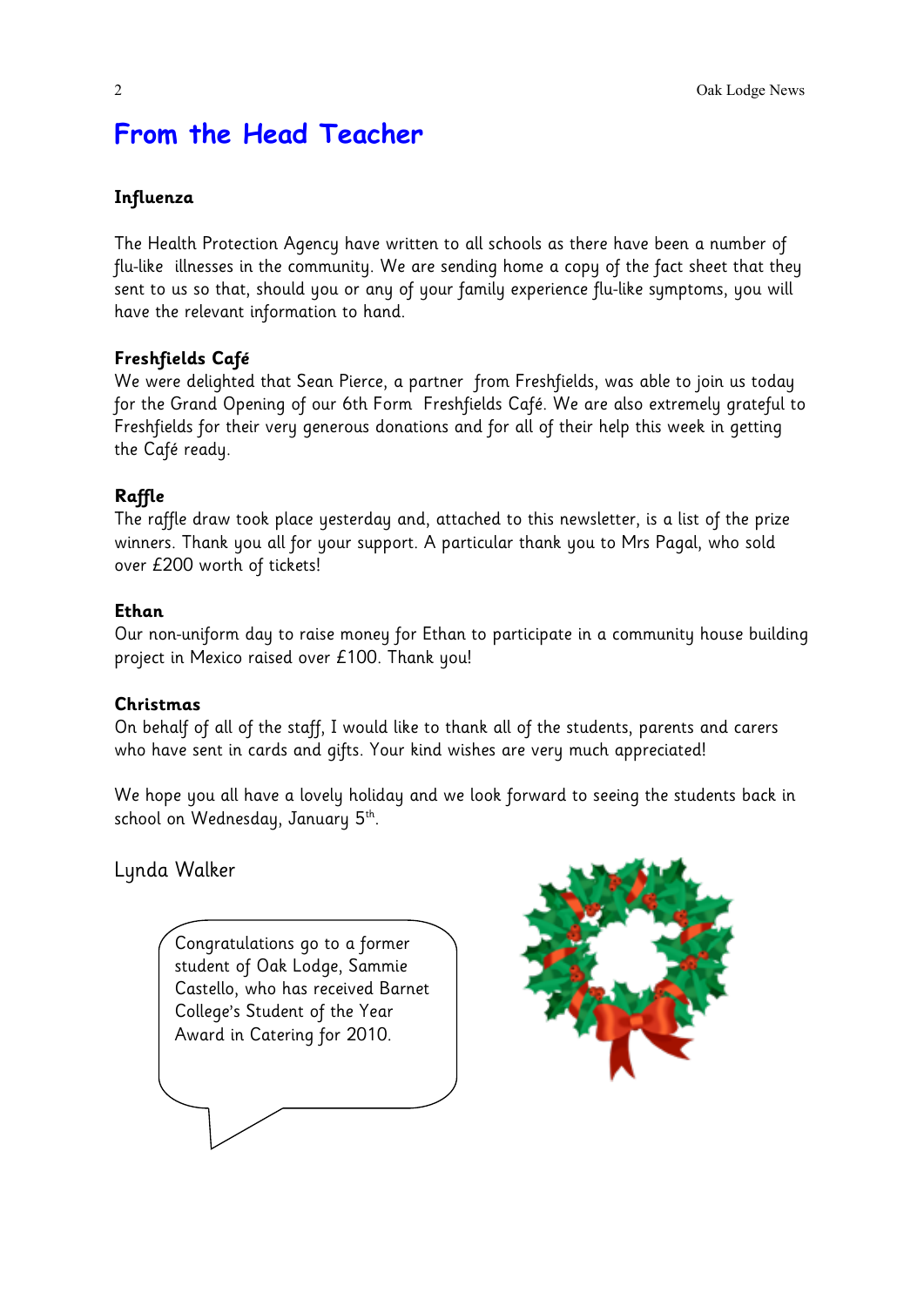### **From the classes.**

S8 had a wonderful final week to the term. On Tuesday, we all went to the Chicken Shed to watch Louis perform in 'Badjelly's Bad Christmas'. We all had a fantastic time and Louis was absolutely brilliant. Congratulations Louis. On Thursday, we went to pizza hut and then bowling to celebrate the end of term. Also, Jack managed to reach ten merits and was rewarded with a box of Welsh tea bags. Well done, Jack. So, we'd like to wish everyone a merry Christmas and a happy new year and we look forward to seeing you again next term.

S5 have had a festive week this week, getting ready for the holidays. On Thursday, we had our end of term trip. All students enjoyed themselves as they worked up an appetite whilst bowling, which was followed by a yummy Pizza Hut lunch. Well done to all students this term who have worked hard in all areas of their learning and behaviour.



S7's Christmas trip was 'A boat to Barry'! We took a boat from Westminster pier to the Tower of London to meet Barry in his White Tower. We had a fun day seeing the Bloody Tower, the Chopping Board, the Crown Jewels and, finally ,we enjoyed a hot drink in the Royal Armouries Café.



L1 had great fun during their team-building trip to Finchley Bowling. They also enjoyed an ice-cream at McDonald's and had plenty of exercise to burn off the calories walking to and from the venue.